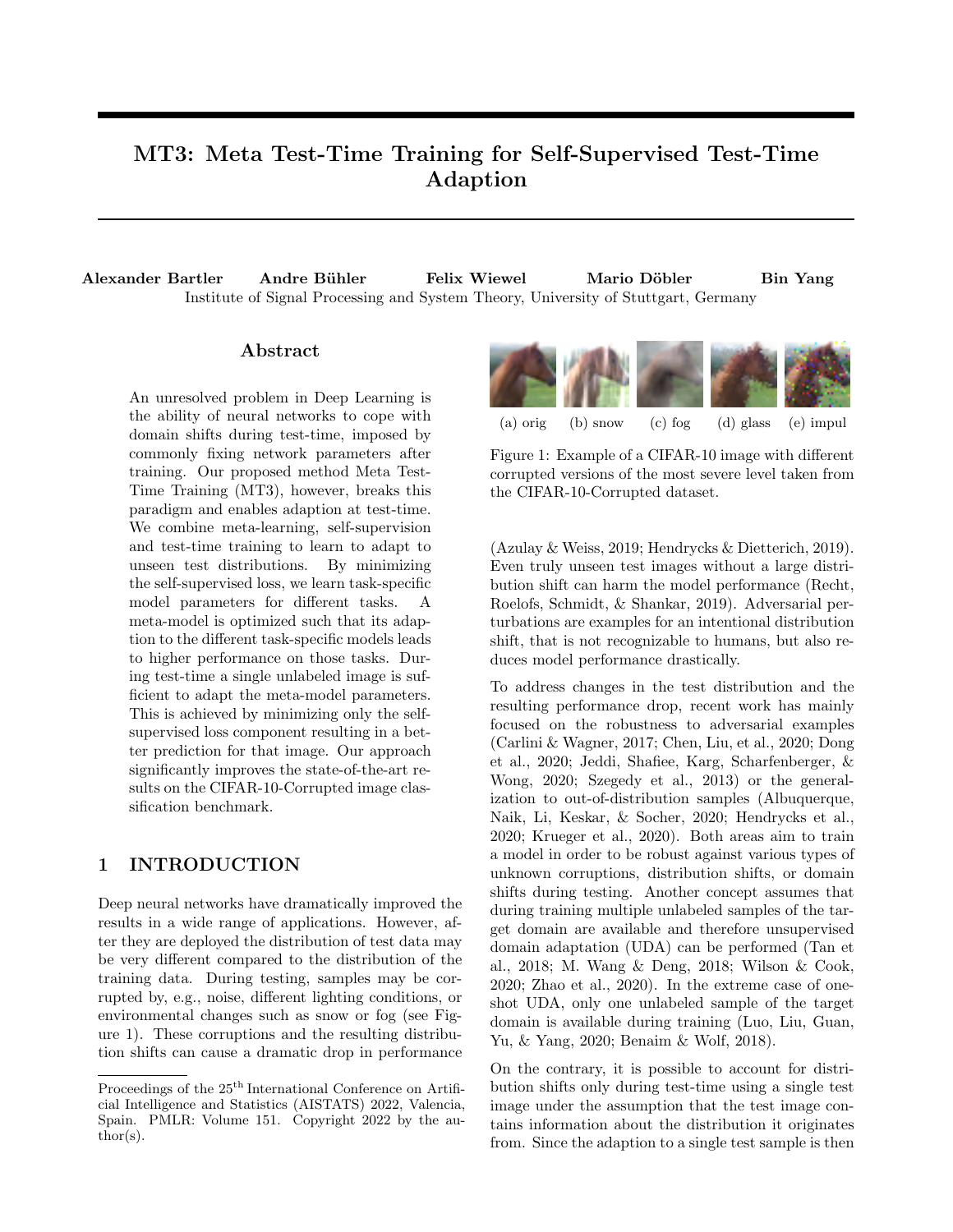performed by adapting the model at test-time, there is no need for any test data or information about the test distribution during the training stage. Additionally, in contrast to UDA, neither the original training data is needed for the adaption to a new test sample nor the test samples have to be drawn from the same distribution, since each test sample is processed individually. The assumption that each test sample can be corrupted differently could occur more likely in practice than having a persistent shift of the test distribution after deployment. For the concept of adaption during test-time, the model can be quickly adapted using only the sample itself, where in one-shot UDA the complete training dataset is additionally used to train a model on the target domain. If the target distribution is not stationary, the one-shot UDA has to be applied for each test sample individually, which would result in a tremendous testing complexity.

Test-Time Training The concept of adaption during test-time was first proposed by Sun et al. (2020) and is called Test-Time Training (TTT). In order to train a model which is able to adapt to unseen images, Sun et al. (2020) proposed to train the model using a supervised and a self-supervised loss jointly, denoted as joint training. During testing, only the selfsupervised loss on one unlabeled test image is applied to adapt the model parameters which is hence called test-time training. After that, the refined model is used for inference. This test-time adaption is done for each test sample individually starting from the initially trained model.

The used architecture has two heads and a shared feature extractor. One head is used for the supervised downstream task, e.g., for classification the minimization of the categorical cross-entropy loss. The second head enables self-supervised learning. It solves a simple auxiliary task of rotation prediction, where four different rotation angles have to be predicted in a four-way classification problem (Gidaris, Singh, & Komodakis, 2018).

During testing, a batch of augmented views of a single image is used to minimize only the self-supervised loss subsequently to adapt the shared feature extractor while keeping the head for the supervised downstream task unchanged. The adapted model is used to make the prediction of the test sample. In addition, Sun et al. (2020) showed under strong assumptions that minimizing the self-supervised loss during testing implicitly minimizes the supervised loss.

While for the standard test procedure the adapted model is only used for a single image, the authors proposed an online setting where the model parameters are adapted sequentially during testing with a stream

of test samples of a stationary or gradually changing test distribution. This online setting can be seen as online unsupervised domain adaption. Another recent approach for online test-time adaption is built upon entropy minimization (D. Wang, Shelhamer, Liu, Olshausen, & Darrell, 2020).

Self-Supervised Learning In the work of Sun et al. (2020) the rather simple auxiliary task of rotation prediction (Gidaris et al., 2018) is used for selfsupervision. Recent state-of-the-art approaches for representation learning, on the other hand, rely on contrastive learning (Chen, Kornblith, Norouzi, & Hinton, 2020; Chen, Kornblith, Swersky, Norouzi, & Hinton, 2020; He, Fan, Wu, Xie, & Girshick, 2020; van den Oord, Li, & Vinyals, 2018). The key idea of contrastive learning is to jointly maximize the similarity of representations of augmented views of the same image while minimizing the similarity of representations of other samples, so called negatives. Another state-of-the-art technique for self-supervised representation learning is called Bootstrap Your Own Latent (BYOL) (Grill et al., 2020). Compared to contrastive losses, the main advantage of BYOL is that there is no need for negative samples. This makes BYOL suitable for test-time training since there is only a single image available during test-time.

BYOL consists of two neural networks, the online and target model. Both networks predict a representation of two different augmented views of the same image. The online network is optimized such that both the online and target predictions of the two augmented views are as similar as possible. This is realized by minimizing the mean squared euclidean distance of both  $l_2$ normalized predictions. The parameters of the target network are updated simultaneously using an exponential moving average of the online network parameters.

Meta-Learning Another concept of adapting to unknown tasks or distributions is meta-learning, which is used in many state-of-the art results, e.g., for supervised few-shot learning (Antoniou, Edwards, & Storkey, 2018; Finn, Abbeel, & Levine, 2017; Hospedales, Antoniou, Micaelli, & Storkey, 2020; Li, Zhou, Chen, & Li, 2017; Nichol, Achiam, & Schulman, 2018) or unsupervised few-short learning (Hsu, Levine,  $&$  Finn, 2018; Khodadadeh, Bölöni,  $&$  Shah, 2018). Meta-learning has also shown its flexibility in the work of Metz, Maheswaranathan, Cheung, and Sohl-Dickstein (2018) where an unsupervised update rule is learned which can be used for pre-training a network in order to get powerful representations of unknown data distributions. In the work of Balaji, Sankaranarayanan, and Chellappa (2018), meta-learning is used to train models that generalize well to unknown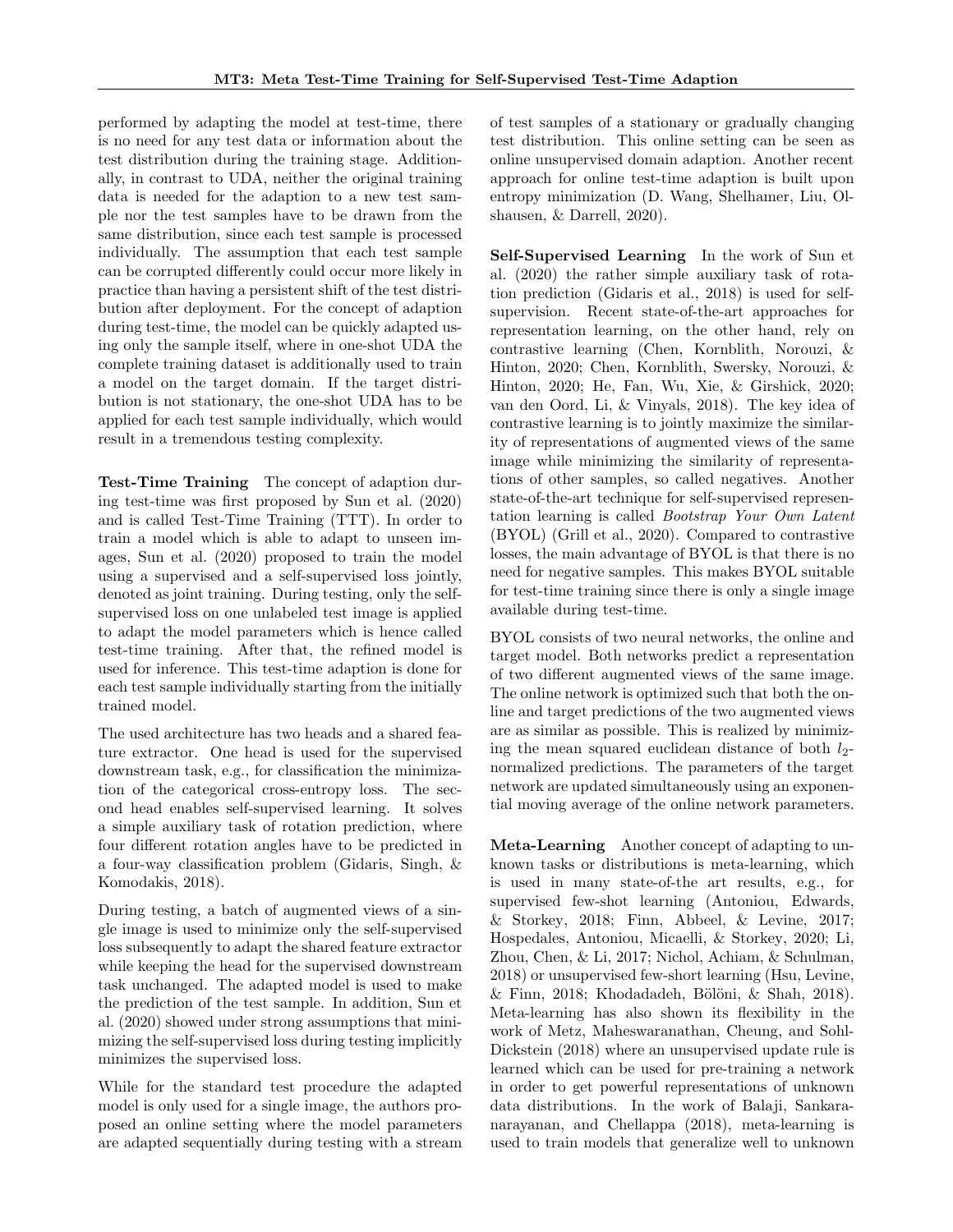

Figure 2: MT3 training and test-time adaption: (a) In the outer loop the meta-parameters  $\theta$  are updated to minimize  $\mathcal{L}_{total}$  which depends on multiple inner loop adaption steps. In the inner loop, different augmented views of the same image are used to adapt the meta-model to the task-specific model. (b) Test-time adaption to different corruptions starting from optimized meta-parameters  $\theta^*$ .

domains. A widely used optimization based metalearning algorithm is Model-Agnostic Meta-Learning (MAML) (Finn et al., 2017).

The main concept of MAML is to find the meta-model parameters  $\boldsymbol{\theta}$  which can be adapted to a new task using a small number of samples and gradient steps. This means, it maximizes the sensitivity of the meta-model to changes in the task. In few-shot learning, tasks are defined as a set of new and unknown classes. During training, multiple tasks  $\mathcal{T}_i$  are sampled from a distribution of tasks  $P(\mathcal{T})$  and used to optimize the taskspecific parameters  $\phi_i$  using a few gradient steps by minimizing a task-specific loss. This is often called the inner loop. The meta-parameters  $\theta$  are then optimized in the outer loop such that the adaption to  $\phi_i$  of each new task  $\mathcal{T}_i$  maximizes the performance on that task. This results in an optimization over the gradient steps in inner loops, thus a second order optimization.

Meta Test-Time Training (MT3) In our work, we propose a novel combination of self-supervision and meta-learning to have the capability of adapting the model to unknown distributions during test-time. The combination of self-supervision and meta-learning has shown to be beneficial especially for few-short learning (Su, Maji, & Hariharan, 2020). In this work, a selfsupervised and a supervised loss where jointly minimized by a meta-learner. In contrast to simply using joint training (Sun et al., 2020) or minimizing the sum of loss functions by meta-learning (Su et al., 2020), we propose to train the model such that it directly learns to adapt at test-time without supervision. We therefore train the meta-model, parameterized by  $\theta$ , using a supervised and a slightly modified version of BYOL which are combined with MAML. During testing of a single sample, we start with the final meta-model pa-

rameters  $\theta^*$  and fine-tune them for each unlabeled test image to  $\phi^*$  using solely the self-supervised BYOL-like loss. The adapted model is in turn used for inference of that test image.

For training the meta-parameters in MT3, we define a batch of images as a task  $\mathcal{T}_i$ . The parameters  $\boldsymbol{\theta}$  are transformed to  $\phi_i$  for each task  $\mathcal{T}_i$  by minimizing the modified BYOL loss using two augmented versions of an unlabeled image. The meta-parameters are optimized such that the prediction of the updated model parameterized by  $\phi_i$  leads to a high performance for task  $\mathcal{T}_i$ . The optimization of  $\boldsymbol{\theta}$  is performed over multiple tasks simultaneously as shown exemplarily in Figure 2 (a).

During testing, illustrated in Figure 2 (b), a batch of different augmented views of a single test sample defines a task for which we optimize the task-specific parameters with the BYOL-like loss in a self-supervised fashion using one or several gradient steps. This corresponds to the standard version of test-time training (Sun et al., 2020). The online setting of Sun et al. (2020) or D. Wang et al. (2020) is not considered further in our work. The optimized parameters  $\phi^*$  for a single sample are only used for the classification prediction of itself and are discarded afterwards. With this test-time adaption we aim for compensating the performance drop caused by unseen test distribution or distribution shifts.

Our contributions are as follows:

- We propose a novel combination of meta-learning and self-supervision which is able to adapt to unseen distribution shifts at test-time without supervision.
- We analyze MT3 and show that the combination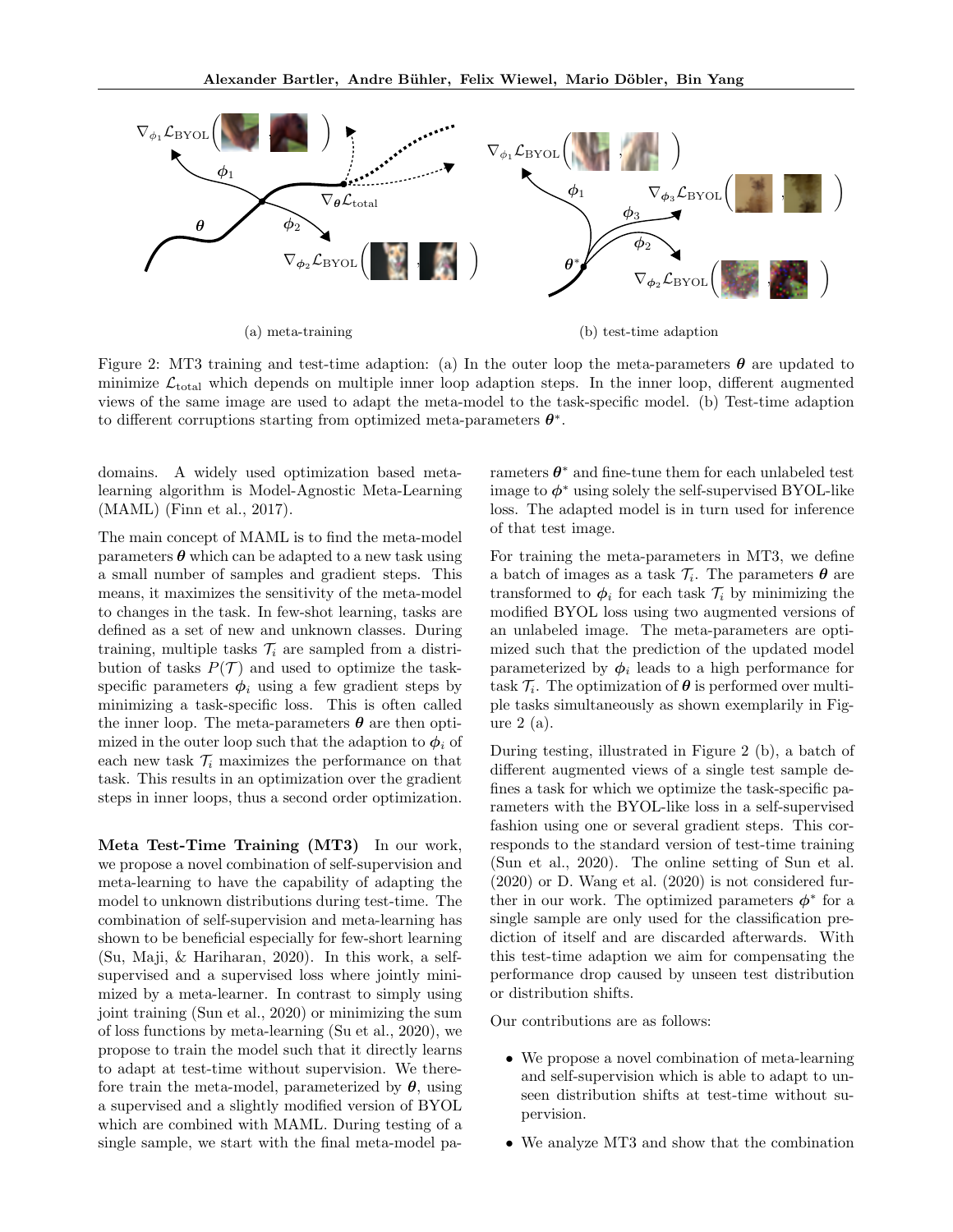of meta-learning and BYOL achieves better performance than just joint training.

• Our method MT3 significantly outperforms the state-of-the-art in adapting to unseen test distribution shifts.

# 2 METHOD

Tasks In this work, the training dataset with N input-output pairs is defined as  $\mathcal{D}^{\text{train}} = \{x^k, y^k\}_{k=1}^N$ with inputs  $x \in \mathcal{X}$  and their corresponding class labels  $y \in \mathcal{Y}$ . Each meta-training task  $\mathcal{T}_i$  is associated to a batch of K input-output pairs  $\mathcal{D}_i^{\text{train}} =$  ${x_i^k, y_i^k}_{k=1}^K$  uniformly sampled from  $\mathcal{D}^{\text{train}}$ . Each update of the meta-parameters is performed over a metabatch which consists of T tasks. In contrast to MAML, where the meta-objective is the adaption to new tasks, our meta-objective is to adapt the model to unknown data distribution shifts. Therefore, we do not sample the tasks  $\mathcal{T}_i$  with respect to a different set of classes, but different distributions, which is further described in Section 2.2. During testing, a task  $\mathcal T$  is defined as adapting the meta-model on  $K_T$  augmented views of a single test sample  $x_{\text{test}}$ .

Architecture Similar to previous work in representation learning (Chen, Kornblith, Norouzi, & Hinton, 2020; Chen, Kornblith, Swersky, et al., 2020; Grill et al., 2020), the overall architecture as shown in Figure 3 consists of a feature extractor  $f$ , a classification head  $h$  for a supervised classification, a projector  $p$  and a predictor  $q$  for an auxiliary self-supervised task. The shared representation  $g$  will either be used for the classification prediction  $\hat{y}$  or to calculate the projection  $z$  and the prediction  $r$ . As introduced by Chen, Kornblith, Norouzi, and Hinton (2020); Chen, Kornblith, Swersky, et al. (2020), the similarity in the self-supervised loss is calculated in the projection space  $z$ , instead of the representation space  $q$ . The meta-model is parameterized by the meta-parameters  $\boldsymbol{\theta} = [\boldsymbol{\theta}_f, \boldsymbol{\theta}_h, \boldsymbol{\theta}_p, \boldsymbol{\theta}_q, ]^T$ . The task-specific parameters are denoted as  $\boldsymbol{\phi} = [\boldsymbol{\phi}_f, \boldsymbol{\phi}_h, \boldsymbol{\phi}_p, \boldsymbol{\phi}_q, ]^T$ .

### 2.1 Meta Test-Time Training

Since the final model parameters  $\theta^*$  are adapted at test-time using a single unlabeled test sample  $x_{test}$ , the sample-specific parameters  $\phi^*$  are then used for prediction. This test procedure breaks the classical learning paradigm where the model parameters are fixed at test-time.

In order to make the model adaptable at test-time, there are two crucial problems which need to be addressed. First, we need an unsupervised loss function



Figure 3: Used architecture in MT3 with shared feature extractor  $f$ , classification head  $h$ , and selfsupervision head with projector  $p$  and predictor  $q$ .

which is used to adapt the model parameters at testtime, and second, the model has to be optimized during training such that adaptation during test-time results in a better classification performance.

Following Sun et al. (2020), a self-supervised loss is minimized in order to update the model parameters at test-time. We make use of BYOL (Grill et al., 2020), since the rather simple self-supervised rotation loss used by Sun et al. (2020) can fail to provide enough information for adapting the model, specifically if the input sample is rotation invariant. Sun et al. (2020) further proposed to jointly minimize a supervised and a self-supervised loss during training. Although the authors have shown a correlation between both loss functions under strong assumptions, joint training may not lead to a quickly adaptable model for different selfsupervised loss functions as will be shown in our experiments.

In contrast to this, we propose a novel training procedure to directly train a model such that it learns to adapt to unseen samples.

Meta-Training The goal of the meta-training phase is to find the meta-parameters  $\theta$  which are quickly adaptable to different unseen samples at test-time for achieving a more accurate classification under unknown distribution shifts.

During one meta-training outer loop step, the minimization of the self-supervised loss  $\mathcal{L}_{\rm BYOL}^{i,k}$  leads to the task-specific parameters  $\phi_i$  for each task  $\mathcal{T}_i$  in the inner loop. The meta-parameters  $\theta$  are then optimized such that the optimization step to the task-specific parameters leads to high classification accuracy on these T tasks  $\mathcal{T}_i$ .

For each task  $\mathcal{T}_i$ , two augmentations  $a_i^k, \tilde{a}_i^k$  are generated from  $x_i^k$  using the sample augmentation A in order to calculate a variation of the BYOL loss as explained in detail in Section 2.2. To further enlarge the differences between the training tasks  $\mathcal{T}_i$ , a random batch augmentation  $\mathcal B$  is applied to  $\boldsymbol x_i, \boldsymbol a_i$  and  $\tilde{\boldsymbol a}_i$ . Note that the parameters of  $\beta$  are fixed for all K images within one task and differ across tasks. Therefore,  $\beta$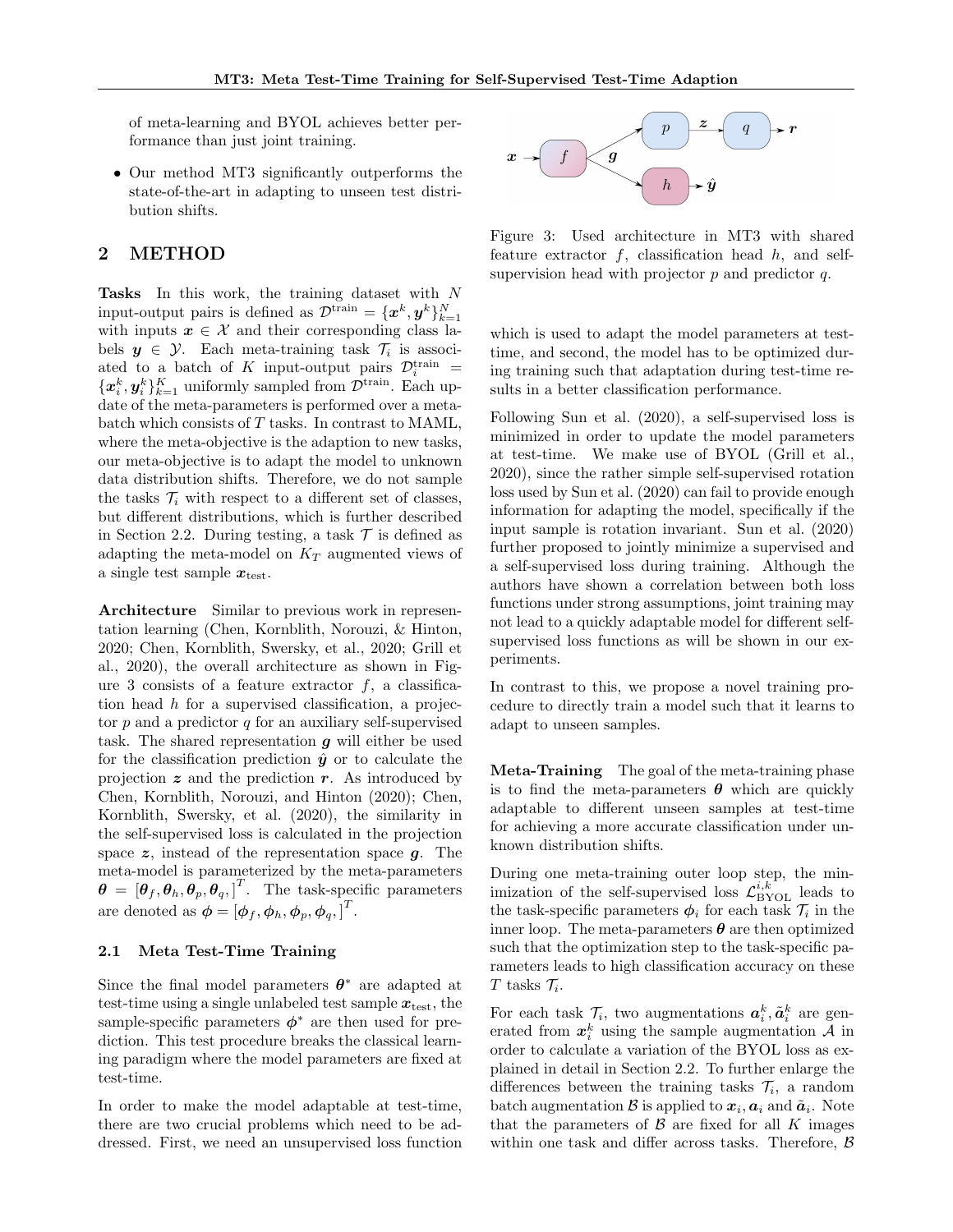artificially generates a distribution shift between tasks and and facilitates meta-learning.

To calculate our modified BYOL-like loss for each pair  $a_i^k$  and  $\tilde{a}_i^k$ , the predictions  $r_{\phi_i}^k$  and  $\tilde{r}_{\phi_i}^k$  are calculated by the task-specific model parameterized by  $\phi_i$  and the projections  $z_{\theta}^k$  and  $\tilde{z}_{\theta}^k$  using the meta-model  $\theta$ . This differs from the original idea of BYOL where the target model is parameterized by an exponential moving average (EMA) of the online model parameters. In our approach, the meta-model model can be regarded as a smooth version of our task-specific models and therefore a separate target model is obsolete. Our modified BYOL loss for optimizing the task-specific model is defined as

$$
\mathcal{L}_{\mathrm{BYOL}}^{i,k} = \bar{\mathcal{L}}(\mathbf{r}_{\phi_i}^k, \tilde{\mathbf{z}}_{\theta}^k) + \bar{\mathcal{L}}(\tilde{\mathbf{r}}_{\phi_i}^k, \mathbf{z}_{\theta}^k),\tag{1}
$$

with 
$$
\bar{\mathcal{L}}(\boldsymbol{a}, \boldsymbol{b}) = 2 - 2 \cdot \frac{\boldsymbol{a}^T \boldsymbol{b}}{\|\boldsymbol{a}\|_2 \cdot \|\boldsymbol{b}\|_2}
$$

denoting the squared  $l_2$ -norm of the difference between  $l_2$ -normalized versions of two vectors  $\boldsymbol{a}$  and  $\boldsymbol{b}$ . The first loss term at the right hand side of Eq. 1 measures the closeness of the prediction  $r^k_{\phi_i}$  of the taskspecific model to the projection  $\tilde{z}_{\theta}^{k}$  of the meta-model. The second loss term symmetrizes the first one. Note that this loss is only differentiated with respect to the task-specific model parameters  $\phi_i$  excluding the classification head parameters  $\phi_h$ . Hence, the M update steps with the inner learning rate  $\alpha$  are performed by

$$
\phi_i \leftarrow \phi_i - \alpha \nabla_{\phi_i} \frac{1}{K} \sum_k \mathcal{L}_{\text{BYOL}}^{i,k},\tag{2}
$$

where  $\phi_i$  is initialized with the meta-parameters  $\theta$ .

Now, making use of all optimized task-specific parameters within a meta-batch, the classification predictions for each task  $\hat{y}^k_{\phi_i}$  are calculated by the task-specific models parameterized by  $\phi_i$  and, in combination with  $\boldsymbol{y}_i^k$ , are used to optimize the meta-parameters by minimizing the cross-entropy loss  $\mathcal{L}_{CE}(\hat{\mathbf{y}}_{\phi_i}^k, \mathbf{y}_i^k)$ . Additionally, the BYOL-like loss function weighted by  $\gamma$  is minimized here since  $\mathcal{L}_{\text{CE}}$  is not differentiable with respect to the parameter of the predictor  $p$  and the projector q. The total loss function in the outer loop is defined as

$$
\mathcal{L}_{\text{total}}^{i,k} = \mathcal{L}_{\text{CE}}^{i,k} + \gamma \cdot \mathcal{L}_{\text{BYOL}}^{i,k} \tag{3}
$$

and is calculated using the task-specific parameters  $\phi_i$ . The update of the meta-parameters  $\theta$  is done by

$$
\theta \leftarrow \theta - \beta \nabla_{\theta} \frac{1}{KT} \sum_{i} \sum_{k} \mathcal{L}_{\text{total}}^{i,k}, \tag{4}
$$

where  $\beta$  is the meta-learning rate. Note that the metagradient  $\nabla_{\theta}$  is a gradient over the optimization steps from  $\boldsymbol{\theta}$  to every  $\boldsymbol{\phi}_i$ . The pseudo-code of the metatraining procedure is described in Algorithm 1.

Algorithm 1 Meta-Training

- 1: Require: Training data  $\mathcal{D}^{\text{train}}$ , number of inner steps  $M$ , meta-batch size  $T$ , task batch size  $K$ , meta-learning rate β, inner learning rate α, loss weight  $\gamma$ , sample augmentation A, batch augmentation B
- 2: while not converged do
- 3: Sample T tasks  $\mathcal{T}_i$  each with batch size K
- 4: for each  $\mathcal{T}_i$  do
- 5: Get augmentations  $a_i^k$  and  $\tilde{a}_i^k$  with  $\mathcal{A}(x_i^k)$ 6: Apply batch augmentation  $\mathcal{B}$  to  $\mathbf{x}_i^k, \mathbf{a}_i^k, \tilde{\mathbf{a}}_i^k$ 7: for  $step = 1, 2, ..., M$  do 8: Calculate  $r_{\phi_i}^k, \tilde{r}_{\phi_i}^k, z_{\theta}^k, \tilde{z}_{\theta}^k$ <br>9: Optimize task-specific parameters: 10:  $\phi_i \leftarrow \phi_i - \alpha \nabla_{\phi_i} \frac{1}{K} \sum_k \mathcal{L}_{\text{BYOL}}^{i,k} \triangleright \text{Eq. 1}$ 11: end for 12: end for 13: Update meta-parameters:
- 14:  $\theta \leftarrow \theta \beta \nabla_{\theta} \frac{1}{KT} \sum_i \sum_k \mathcal{L}_{\text{tot}}^{i,k}$  $\triangleright$  Eq. 3
- 15: end while
- 16: Return:  $\theta^*$

### Algorithm 2 Test-Time Adaption

- 1: Require: Meta-model  $\theta^*$ , test sample  $x_{\text{test}}$ , number of steps M, test batch size  $K_T$ , learning rate  $\alpha$ , sample augmentation  $\mathcal A$
- 2: for  $step = 1, 2, ..., M$  do
- 3: Initialize  $\phi$  with  $\theta^*$
- 4: Copy  $x_{\text{test}} K_T$  times
- 5: Get  $K_T$  pairs of augmentations  $(a^k, \tilde{a}^k)$ from  $x_{\text{test}}$  with A
- 6: Optimize task-specific model parameters:

7: 
$$
\phi \leftarrow \phi - \alpha \nabla_{\phi} \frac{1}{K_T} \sum_k \mathcal{L}_{\text{BYOL}}^k
$$
  $\triangleright$  Eq. 1

8: end for

9: Get final classification prediction  $\hat{y}_{\text{test}}$ 

Meta-Testing At test-time, the optimized metamodel parameters  $\theta^*$  are adapted to a single test sample  $x_{test}$  using the self-supervised BYOL loss in Equation 1. Since only one sample is available during testing, an artificial batch is generated using  $K_T$  different augmentation pairs of  $x_{\text{test}}$  by using the sample augmentation  $A$  to minimize the BYOL-like loss. Using the adapted model, the final classification prediction  $\hat{y}_{\text{test}}$  is performed. After a prediction, the adapted parameters  $\phi^*$  are discarded and we return back to the final meta-model parameters  $\theta^*$  for the next test sample. The pseudo-code for processing a single test sample is illustrated in Algorithm 2.

#### 2.2 Implementation Details

Architecture We use a ResNet architecture (He, Zhang, Ren, & Sun, 2016) with 26 layers as our fea-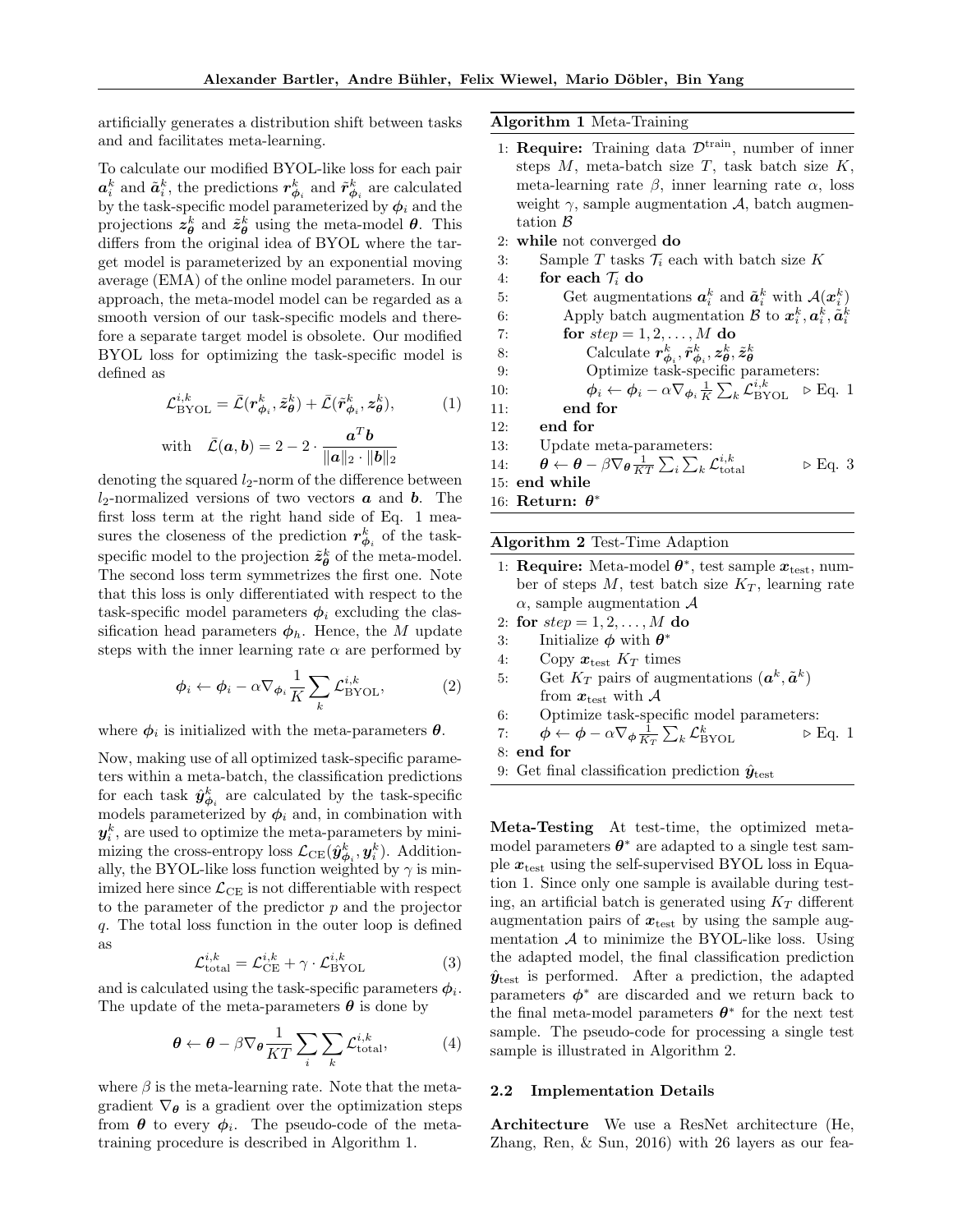ture extractor f with 32 initial filters for all of our experiments. Although the original implementation uses batch normalization (BN), we use group normalization  $(GN)$  (Wu & He, 2018) with 16 groups similar to Sun et al.  $(2020)$ . The projector p and predictor q are each a two-layer MLP with 256 hidden neurons and output dimension of 128. The classifier  $h$  shares the first hidden layer with the projector p as proposed by Chen, Kornblith, Swersky, et al. (2020) followed by a 10-dimensional softmax activated output layer. We empirically found that using no GN in the projector and predictor improves performance.

Augmentations For the BYOL-like loss in Equation 1, the sample augmentation  $A$  generates two augmentations of one image. Similar to Chen, Kornblith, Norouzi, and Hinton (2020); Chen, Kornblith, Swersky, et al. (2020); Grill et al. (2020), we adjusted the random cropping for CIFAR-10 (uniform between 20 and 32 pixels) and resize back to the original image size of  $32 \times 32$ . In contrast to other approaches, we apply random vertical flipping with a probability of 50 %, since horizontal flipping is already used in the batch augmentation  $\beta$  and could be reversed if it is applied twice. Lastly, color jittering and color dropping are applied. We use the same types of color jittering as in (Grill et al., 2020) with the adapted strength of 0.2 compared to 1.0 for ImageNet (Chen, Kornblith, Swersky, et al., 2020). The color jittering is applied with a probability of  $80\%$  and color dropping with a probability of 20 %.

Additionally, to simulate larger distribution shifts between tasks  $\mathcal{T}_i$  during meta-training, batch augmentation  $\beta$  is applied to the complete batch  $\{\boldsymbol{x}_i^k,\boldsymbol{a}_i^k,\tilde{\boldsymbol{a}}_i^k\}_{k=1}^K$ The parameters of  $\beta$  are randomly chosen for each task, but fixed for each image within the current task. Random horizontal flipping  $(50\% \text{ probability})$ , Gaussian blurring  $(20\% \text{ probability})$ ity) with a  $3 \times 3$  filter with a standard deviation of 1.0, brightness adjustment (uniformly distributed delta between  $-0.2$  and  $0.2$ ) and Gaussian noise with a uniformly distributed standard deviation between 0 and 0.02 are applied.

Optimization We use SGD for the metaoptimization with a fixed learning rate of  $\beta = 0.01$ and a momentum of 0.9. The inner optimization is done using only one  $(M = 1)$  gradient step with a step size of  $\alpha = 0.1$ . During testing, we use the same fixed learning rate of  $\alpha = 0.1$  and one gradient step since the same parameters are used during training. Weight decay is applied to the meta-model parameters with a strength of  $1.5 \cdot 10^{-6}$ . We set the weight of the BYOL loss to  $\gamma = 0.1$ . Gradient *l*<sub>2</sub>-norm clipping with a clipping norm of 10 is applied to both the innerand meta-gradient to stabilize the training (Finn et al., 2017). The meta-batch size is set to  $T = 4$  and each task consists of  $K = 8$  images. During test-time adaption, the batch size is set to  $K_T = 32$ . In all experiments the meta-model is trained for 200 epochs which takes approximately 48 hours on a single RTX 2080 Ti (11 GB). Note that the hyper-parameters are only chosen such that the training loss converges. No extensive hyper-parameter optimization was performed.

Dataset For training, the CIFAR-10 training dataset (Krizhevsky, Hinton, et al., 2009) is used. For evaluating the test-time training, we use the CIFAR-10-Corrupted dataset (Hendrycks & Dietterich, 2019). It consists of all 10,000 CIFAR-10 validation images with 15 different types of simulated corruptions for 5 different levels. All our results are reported for the most severe level 5. An example image with different corruptions is shown in Figure 1. The corruption types come from the four major categories noise, blur, weather, and digital. Exemplary subcategories are impulse noise, Gaussian blurring, frost, and JPEG compression.

# 3 EXPERIMENTS

In our experiments, we first analyze the training behavior of our method MT3<sup>1</sup> followed by a detailed analysis of the impact of meta-learning. For this, we compare to our own baseline and pure joint training (JT) without the meta-learning component. Finally, we compare our results with the state-of-the art method TTT (Sun et al., 2020). An overview of all methods is given in Table 1.

# 3.1 Ablation Studies

Convergence of MT3 To show its stability and the ability of adaption, we evaluate the classification accuracy during training twice. First, we measure the classification accuracy of each task  $\mathcal{T}_i$  with the meta-model parameters  $\theta$  before applying the self-supervised adaption. Second, we evaluate the model with the taskspecific parameters  $\phi_i$  after the adaption in the inner loop. As shown in Figure 4, the training of MT3 leads to a stable convergence without large deviations. The small deviations, especially after adaption, highlight the reproducibility and stability of MT3. Furthermore, even at an early stage of training, MT3 learns to adapt such that the accuracy increases as shown by the large gap before and after the self-supervised adaption. This clearly shows that the learned meta-parameters  $\theta^*$  are

<sup>&</sup>lt;sup>1</sup>A reference implementation is available on GitHub https://github.com/AlexanderBartler/MT3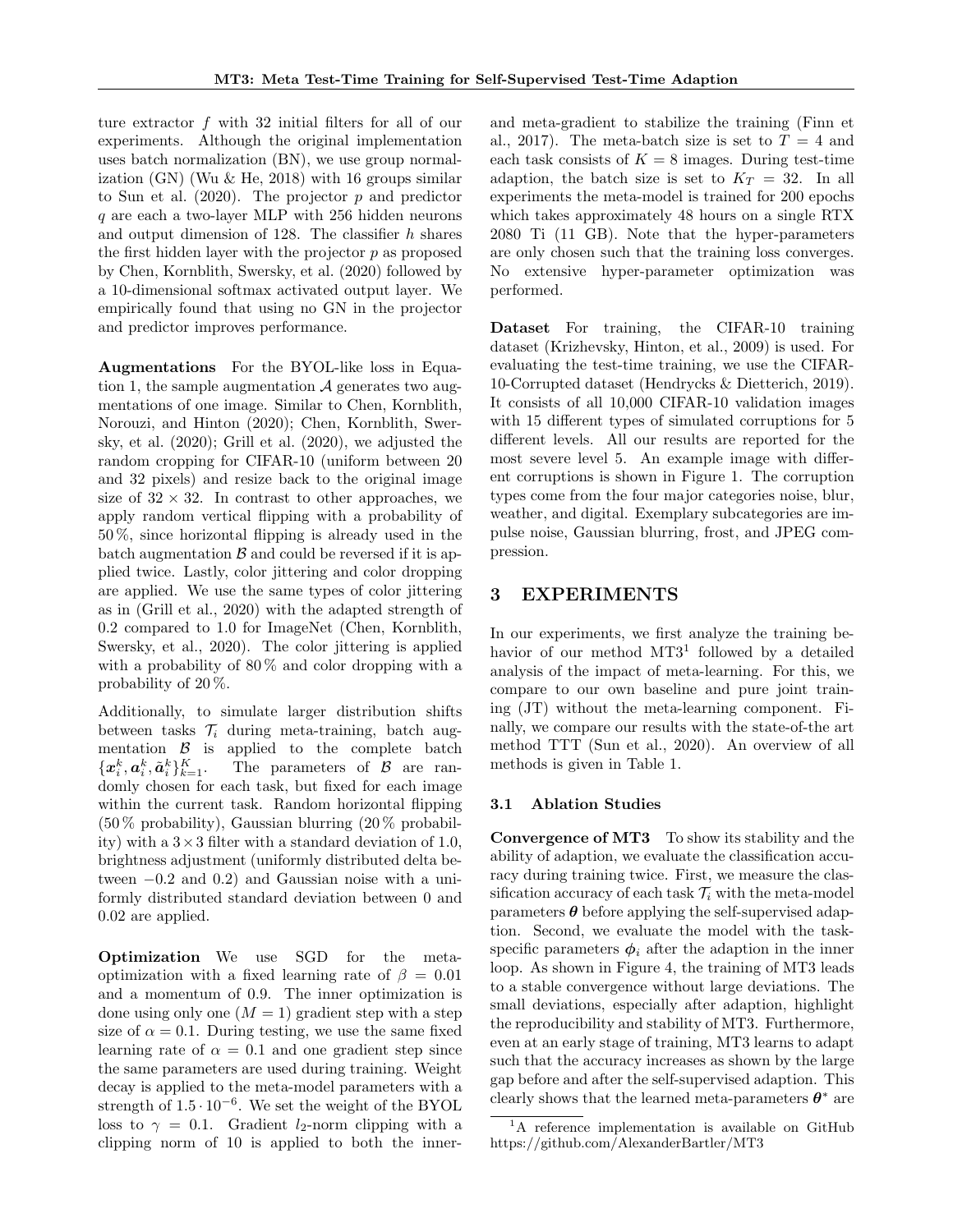

Figure 4: Training accuracy of tasks  $\mathcal{T}_i$  before and after adaption to task-specific model parameters  $\phi_i$  over 3 runs.

| Method                      | self-superv. | B              | training | test-time adaption |
|-----------------------------|--------------|----------------|----------|--------------------|
| Baseline (Sun et al., 2020) |              |                | CE       |                    |
| JT (Sun et al., 2020)       | rotation     | -              | joint    |                    |
| TTT (Sun et al., 2020)      | rotation     | $\overline{a}$ | ioint    |                    |
| Baseline (ours)             |              |                | CE       |                    |
| $JT$ (ours)                 | <b>BYOL</b>  |                | joint    |                    |
| TTT (ours)                  | BYOL         | √              | joint    |                    |
| $MT$ (ours)                 | <b>BYOL</b>  | √              | meta     |                    |
| $MT3$ (ours)                | <b>BYOL</b>  |                | meta     |                    |

Table 1: Component overview of all considered methods: Baseline, joint training (JT) and test-time training (TTT) with either cross-entropy (CE), rotation augmentation (Gidaris et al., 2018) or BYOL (Grill et al., 2020); usage of batch augmentation  $\mathcal{B}$ ; and used training principles, joint training or meta training with or without test-time adaption.

able to be adapted with a single gradient step and image resulting in an improved classification accuracy.

Baseline In order to compare MT3 to classical supervised training, we choose the same architecture as described in Section 2.2 without the projector and predictor. This baseline model is simply trained by minimizing the cross-entropy loss. We use SGD with a fixed learning rate of 0.1 and a momentum of 0.9. The strength of weight decay is set to  $5 \cdot 10^{-4}$ . We train the baseline model for 200 epochs with a batch size of 128. We use the standard data augmentation protocol by padding with 4 pixels followed by random cropping to  $32 \times 32$  pixels and random horizontal flipping (He et al., 2016; Lee, Xie, Gallagher, Zhang, & Tu, 2015). The hyper-parameters of the baseline training are optimized independently of other methods in order to have a fair comparison.

Joint Training To show the improvement caused by meta-learning, we compare MT3 to a second baseline, namely joint training (JT). We use exactly the same architecture as for MT3 and minimize the joint loss function similar to Equation 3 but without any inner step, i.e., without meta-learning. Additionally, we use the exponential moving average of the online model as the target model as originally proposed by Grill et al. (2020) with an update momentum of 0.996. The BYOL-like loss is weighted by  $\gamma = 0.1$ . For minimizing the joint loss function, we use SGD with a learning rate of 0.1 and a momentum of 0.9. The strength of weight decay is set to 1.5·10−<sup>6</sup> . We train the model for 200 epochs with a batch size of 128. In order to have a fair comparison and to show the impact of metalearning in MT3, we use the same data augmentation A for minimizing the BYOL-like loss. Furthermore, we use the same batch augmentation  $\beta$  to simulate distributions shifts here as well. The only major difference to MT3 is the use of joint training instead of meta-learning.

On the one hand, we use joint training to compare it to MT3 by fixing the learned model at test-time. On the other hand, similar to Sun et al. (2020), we adapt our jointly trained model at test-time using only the selfsupervised loss (TTT). During test-time adaption, we use the same test-time parameters as for MT3 except the learning rate is set to 0.01 which is more comparable to the effective learning rate during joint training (due to  $\gamma = 0.1$ ). The hyper-parameters of joint training are again optimized independently of other methods.

Comparison to our baselines We first compare our baseline and joint training without test-time adaption against our proposed method MT3. Additionally, we show the results of MT3 with fixed parameters at test-time (MT), thus without a gradient step at test-time. The results on the 15 corruption types of the CIFAR-10-Corrupted images are shown in Table 2 with their mean and standard deviation estimated over 3 runs. Furthermore, the average accuracy over all corruption types for each run is given by its mean and standard deviation. In case of TTT, the model parameters are adapted before the prediction of each single test image. The final accuracy is then calculated over the predictions of the 10,000 adapted models.

Our baseline model has on average the worst performance with an accuracy of 64.3 %. In comparison, our JT with stronger data augmentation and the utilization of the BYOL loss leads to a 9.7 % increase in accuracy achieving 74.0 %. Applying test-time training to our jointly trained model, the average accuracy drops down to 73.5 %, contrary to our expectations. Although joint training followed by test-time training is expected to help improving the result as shown in (Sun et al., 2020), we did not experience this in our case,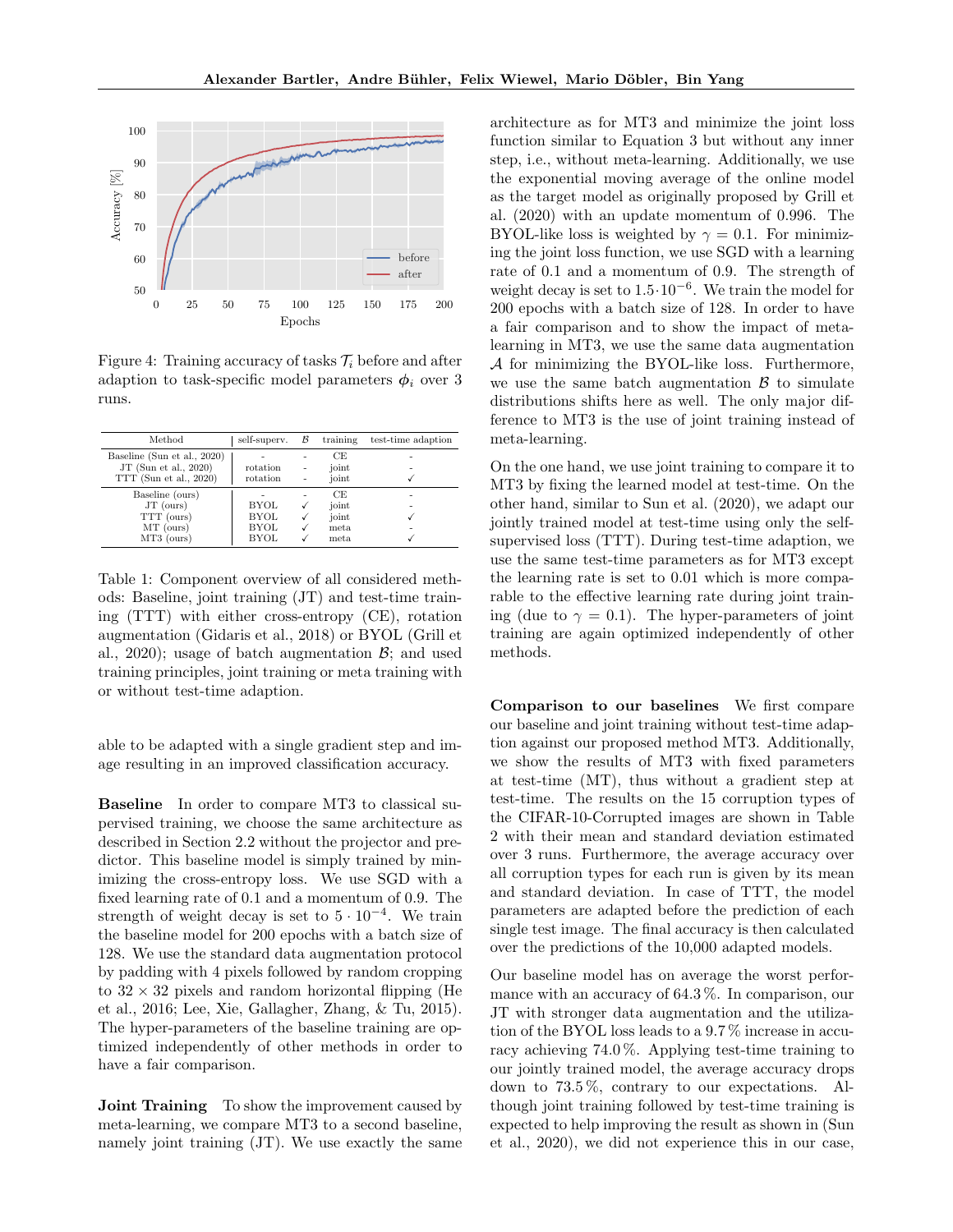MT3: Meta Test-Time Training for Self-Supervised Test-Time Adaption

|       | Baseline           | <b>JT</b>          | <b>TTT</b>         | Baseline        | J <sub>T</sub>  | <b>TTT</b>      | MT              | MT <sub>3</sub> |
|-------|--------------------|--------------------|--------------------|-----------------|-----------------|-----------------|-----------------|-----------------|
|       | (Sun et al., 2020) | (Sun et al., 2020) | (Sun et al., 2020) | (ours)          | (ours)          | (ours)          | (ours)          | (ours)          |
|       |                    |                    |                    |                 |                 |                 |                 |                 |
| brit  | 86.5               | 87.4               | 87.8               | $86.7 \pm 0.44$ | $86.5 \pm 0.13$ | $86.6 \pm 0.26$ | $84.3 \pm 1.15$ | $86.2 \pm 0.47$ |
| contr | 75.0               | 74.7               | 76.1               | $54.0 \pm 6.42$ | $75.4 \pm 2.02$ | $75.1 \pm 2.38$ | $69.3 \pm 2.63$ | $77.6 + 1.21$   |
| defoc | 76.3               | 75.8               | 78.2               | $68.1 \pm 2.34$ | $84.7 \pm 0.11$ | $84.7 \pm 0.09$ | $82.7 \pm 1.33$ | $84.4 \pm 0.44$ |
| elast | 72.6               | 76.0               | 77.4               | $74.3 \pm 0.27$ | $74.6 \pm 0.80$ | $74.4 \pm 1.19$ | $74.2 \pm 1.08$ | $76.3 \pm 1.18$ |
| fog   | 71.9               | 72.5               | 74.9               | $70.7 \pm 0.98$ | $70.3 \pm 0.86$ | $70.4 \pm 0.67$ | $72.0 \pm 1.03$ | $75.9 \pm 1.26$ |
| frost | 65.6               | 67.5               | 70.0               | $65.2 \pm 0.93$ | $79.8 \pm 0.62$ | $79.5 \pm 0.73$ | $76.6 \pm 1.16$ | $81.2\pm0.20$   |
| gauss | 49.5               | 50.6               | 54.4               | $49.9 \pm 3.17$ | $71.7 \pm 1.13$ | $70.4 \pm 1.08$ | $63.6 \pm 1.17$ | $69.9 \pm 0.34$ |
| glass | 48.3               | 51.5               | 53.9               | $50.7 \pm 2.96$ | $62.8 \pm 0.97$ | $61.9 \pm 1.10$ | $62.8 \pm 1.35$ | $66.3 \pm 1.24$ |
| impul | 43.9               | 46.6               | 50.0               | $43.4 \pm 4.31$ | $59.3 \pm 3.04$ | $58.5 \pm 3.17$ | $50.3 \pm 1.68$ | $58.2 \pm 1.25$ |
| jpeg  | 70.2               | 71.3               | 72.8               | $76.0 \pm 0.86$ | $78.6 \pm 0.37$ | $79.0 \pm 0.44$ | $75.2 \pm 0.06$ | $77.3 \pm 0.26$ |
| motn  | 75.7               | 75.2               | 77.0               | $71.6 \pm 0.46$ | $70.7 \pm 0.45$ | $69.8 \pm 0.46$ | $72.6 \pm 3.17$ | $77.2 + 2.37$   |
| pixel | 44.2               | 48.4               | 52.8               | $60.1 \pm 2.73$ | $65.0 \pm 0.32$ | $62.1 \pm 0.44$ | $67.8 \pm 5.13$ | $72.4 \pm 2.29$ |
| shot  | 52.8               | 54.7               | 58.2               | $52.3 \pm 2.17$ | $72.3 \pm 1.36$ | $71.0 \pm 1.09$ | $64.0 \pm 1.24$ | $70.5 \pm 0.72$ |
| snow  | 74.4               | 75.0               | 76.1               | $74.5 \pm 0.46$ | $77.2 \pm 0.58$ | $77.2 \pm 0.55$ | $77.1 \pm 0.51$ | $79.8 \pm 0.63$ |
| zoom  | 73.7               | 73.6               | 76.1               | $67.4 \pm 1.70$ | $81.6 \pm 0.69$ | $81.7\pm0.66$   | $78.7 \pm 1.72$ | $81.3 \pm 0.58$ |
| avg.  | 65.4               | 66.7               | 69.0               | $64.3 \pm 0.42$ | $74.0 \pm 0.77$ | $73.5 \pm 0.80$ | $71.4 \pm 0.42$ | $75.6 \pm 0.30$ |

Table 2: Performance on the CIFAR-10-Corrupted dataset for MT3 compared to the results from (Sun et al., 2020), including their baseline, joint training with rotation loss (JT), and test-time adaption (TTT). Additionally, we report our results of MT3 without test-time adaption (MT), our baseline, joint training (JT), and test-time adaption (TTT) using BYOL. Mean and standard deviation are reported over 3 runs.



Figure 5: Performance on the CIFAR-10-Corrupted dataset for MT3 compared to MT3 without test-time adaption (MT), joint training with BYOL (JT (ours)), joint training with rotation loss (JT) (Sun et al., 2020), and test-time training (TTT) (Sun et al., 2020). Mean and standard deviation are reported over 3 runs.

where BYOL instead of a rotation loss is used. For some corruption types, e.g. jpeg compression (jpeg), a small improvement can be achieved with our TTT, but in 9 of 15 cases the test accuracy decreases with test-time training, e.g. for pixelate (pixel) by almost 3 %. In contrast, our method MT3 achieves a higher classification accuracy for all types of corruption after performing test-time adaption. MT3 raises the average accuracy of the meta-model from 71.4 % before to 75.6 % after adaption. Considering the average over all corruptions, MT3 has the lowest standard deviation, which highlights the stability and reproducibility of our method. Similar to JT, the results of the two corruption types Gaussian noise (gauss) and brightness (brit), which overlap with the applied batch augmentation  $\beta$ , have improved compared to our baseline. The improvement on these datasets is mainly caused by the applied data augmentation and should therefore be handled carefully. Still, our method MT3 outperforms JT on average despite both methods using the same data augmentations.

In summary, the results suggest that our proposed method MT3 has learned during training to adapt at test-time, while joint training using BYOL combined with test-time adaption did not show that behavior. Furthermore, our analysis shows that the absolute improvement of MT3 is caused by meta-training and not only by using joint training with stronger data augmentation.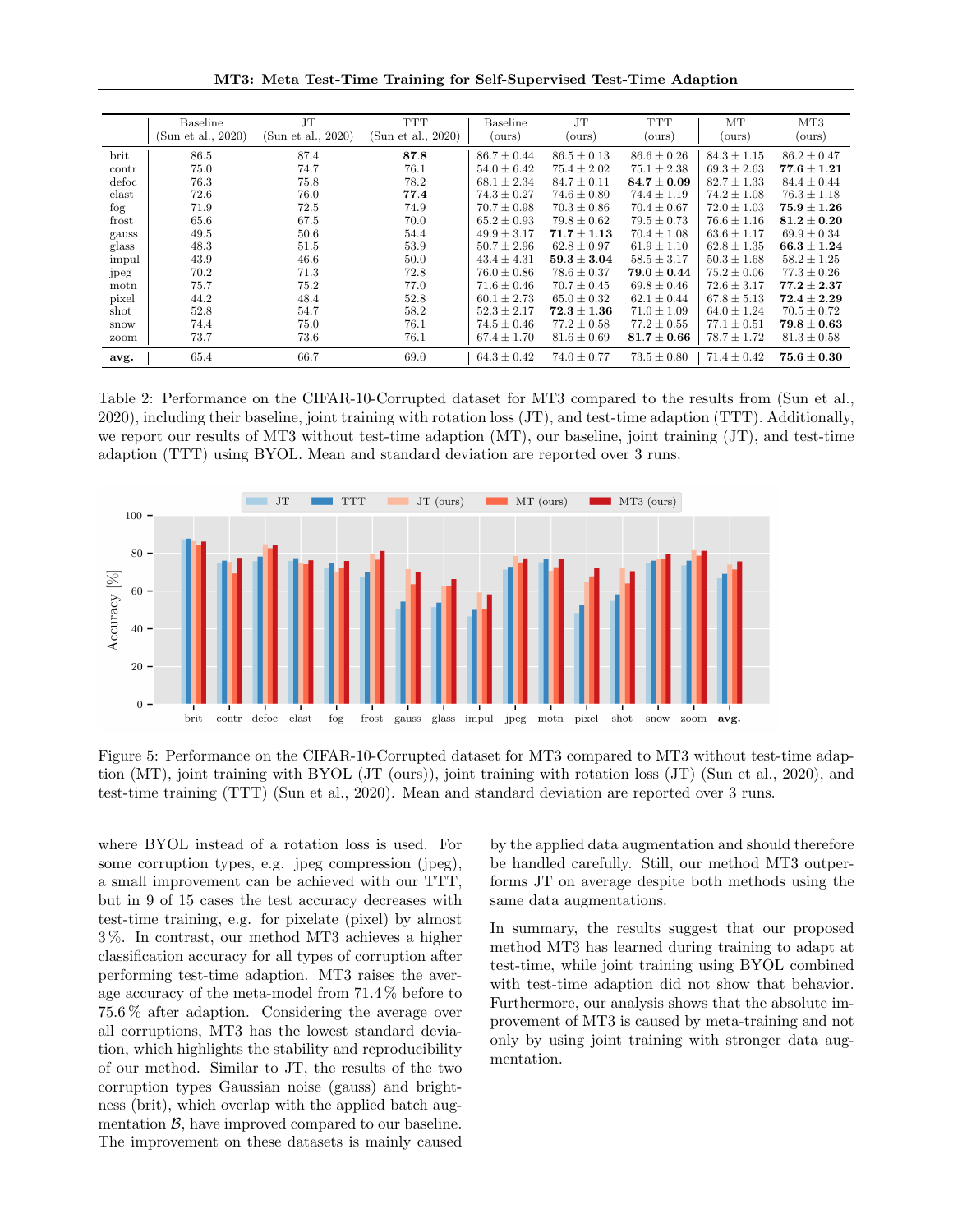|       | Baseline                          | JТ              | TTT                               | MТ              | MT3             |
|-------|-----------------------------------|-----------------|-----------------------------------|-----------------|-----------------|
| brit  | $\textbf{54.5} \pm \textbf{0.79}$ | $53.2 \pm 0.75$ | $53.3 \pm 0.79$                   | $51.7 \pm 0.42$ | $52.2 \pm 0.44$ |
| contr | $22.2 \pm 1.60$                   | $29.0 + 2.45$   | $28.2 + 2.49$                     | $28.7 \pm 0.55$ | $31.6 \pm 1.53$ |
| defoc | $37.9 \pm 2.47$                   | $55.8 \pm 0.32$ | $\mathbf{55.9} \pm \mathbf{0.49}$ | $54.8 \pm 0.62$ | $55.0 \pm 0.55$ |
| elast | $45.0 \pm 0.67$                   | $44.0 \pm 0.90$ | $44.0 \pm 0.88$                   | $44.1 \pm 0.61$ | $44.2 \pm 0.81$ |
| fog   | $30.8 \pm 0.94$                   | $31.9 + 1.31$   | $32.0 \pm 1.35$                   | $32.4 + 0.27$   | $33.3 + 0.45$   |
| frost | $31.3 \pm 0.96$                   | $44.7 \pm 0.78$ | $44.5 \pm 0.94$                   | $43.8 \pm 0.90$ | $45.5 \pm 1.00$ |
| gauss | $18.7 \pm 2.86$                   | $32.8 + 2.01$   | $32.1 + 1.94$                     | $30.7 + 1.05$   | $32.8 \pm 0.84$ |
| glass | $25.8 \pm 1.21$                   | $30.5 \pm 1.77$ | $30.2 \pm 1.95$                   | $31.7 \pm 1.02$ | $33.0 \pm 0.93$ |
| impul | $14.2 \pm 2.33$                   | $17.1 \pm 0.19$ | $16.9 \pm 0.26$                   | $17.3 + 0.21$   | $18.4\pm0.09$   |
| jpeg  | $44.1 + 1.51$                     | $43.1 + 0.85$   | $43.2 \pm 0.83$                   | $42.4 + 0.27$   | $42.7 \pm 0.46$ |
| motn  | $40.7 \pm 2.08$                   | $44.8 \pm 0.71$ | $44.4 \pm 0.74$                   | $44.4 + 0.94$   | $45.4 + 0.81$   |
| pixel | $28.1 \pm 0.67$                   | $34.7 \pm 0.59$ | $33.2 \pm 0.79$                   | $40.8 \pm 1.86$ | $41.2 + 2.06$   |
| shot  | $20.0 \pm 2.69$                   | $32.9 \pm 1.52$ | $32.2 \pm 1.52$                   | $31.1 + 1.28$   | $33.1 + 1.41$   |
| snow  | $38.4 \pm 0.77$                   | $42.9 \pm 0.85$ | $42.7 \pm 0.90$                   | $43.2 \pm 0.62$ | $43.7 + 1.12$   |
| zoom  | $39.7 \pm 2.10$                   | $53.8 \pm 1.04$ | $54.0 \pm 1.04$                   | $52.2 \pm 0.56$ | $52.0 \pm 0.62$ |
| avg.  | $32.8 \pm 0.49$                   | $39.4 \pm 0.42$ | $39.1 \pm 0.40$                   | $39.3 \pm 0.37$ | $40.3\pm0.27$   |

Table 3: Accuracy on the CIFAR-100-Corrupted dataset for MT3 compared to our baselines. Mean and standard deviation are reported over 3 runs.

### 3.2 Comparison with State-of-the Art

We compare our method to the state-of-the-art TTT (Sun et al., 2020) as shown in Table 2 and Figure 5. Besides our results, we discuss the baseline, joint training (JT) and joint training with test-time adaption (TTT) of Sun et al. (2020). The difference between all analyzed methods are shown in Table 1.

Our baseline as well as the baseline of Sun et al. (2020) have similar average performance over all corruption types. This highlights that both models have a comparable capacity or generalization capability and possible improvements are not caused by the model structure itself. In our work, joint training with the BYOL-like loss leads to a much higher average accuracy compared to the previous method where rotation classification as self-supervision was used. The large gap of 7.3 % might be caused by the stronger data augmentations or the use of BYOL in our method. Despite this, one important result is that simple joint training does not enable the ability to adapt at test-time in general. In the previous work of Sun et al. (2020), the adaption with only the self-supervised loss to a single test image using ten gradient steps leads on average to an improvement of 2.3 %. In comparison, test-time adaption for our jointly trained model using BYOL leads to an average degradation of 0.5 %. We also investigated the case of ten gradient steps at test-time, but found that on average the performance further degrades.

Our method MT3, on the other hand, shows the ability to adapt by a large improvement of 4.2 % before and after a single gradient step. Furthermore, the final average accuracy of 75.6 % over all corruption types is the best among all considered methods. For 7 out of 15 corruption types, MT3 has the highest accuracy compared to our baselines and previous work. This again highlights the ability of our method to adapt to unseen distribution shifts using a single gradient step during test-time.

### 3.3 CIFAR-100-Corrupted

To show the success and scalability of MT3, we evaluate our method on the more challenging CIFAR-100- Corrupted dataset (Krizhevsky et al., 2009; Hendrycks & Dietterich, 2019). Since Sun et al. (2020) did not evaluate this dataset and D. Wang et al. (2020) only for the online adaption, we only show the results compared to our baselines. We use the same hyperparameter as for CIFAR-10 except the test learning rate is lowered to  $\alpha = 0.05$ . As shown in Table 3, our method is also capable to learn to adapt on the more complex dataset CIFAR-100 with a similar behavior as for the CIFAR-10-Corrupted dataset.

# 4 CONCLUSION

We proposed a novel algorithm that allows to adapt to distribution shifts during test-time using a single sample. We show that our approach, based on metalearning (MAML) and self-supervision (BYOL), effectively enables adaptability during test-time. In contrast to the previous work, where simply joint training was used, meta-learning has the explicit purpose to learn meta-parameters that can be rapidly adapted which we showed in our experiments. Our combination of meta-learning and self-supervision improves the average accuracy on the challenging CIFAR-10- Corrupted dataset by 6.6%, a 9.57% relative increase, compared to the state-of-the-art TTT.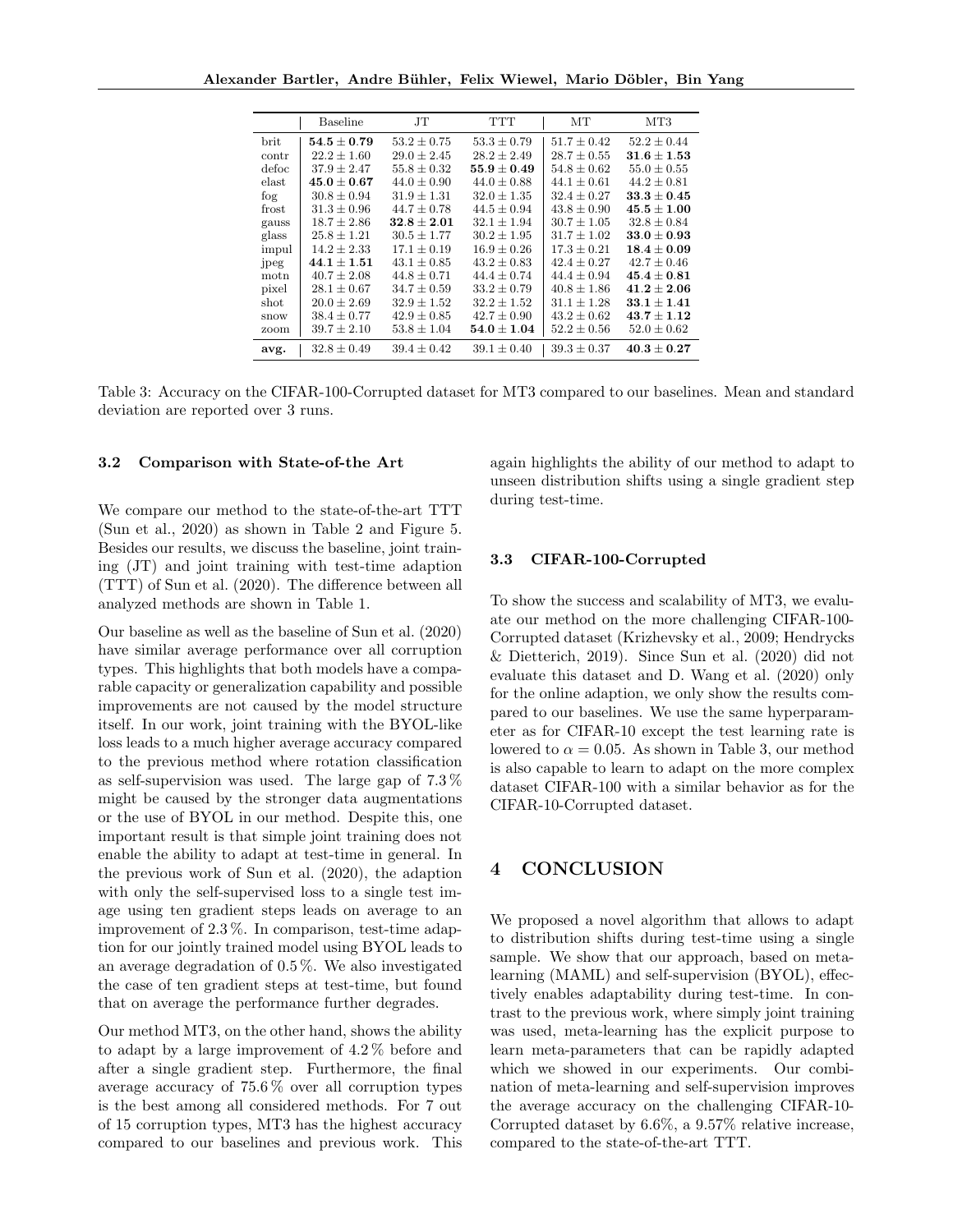#### References

- Albuquerque, I., Naik, N., Li, J., Keskar, N., & Socher, R. (2020). Improving out-of-distribution generalization via multi-task self-supervised pretraining. arXiv preprint arXiv:2003.13525 .
- Antoniou, A., Edwards, H., & Storkey, A. (2018). How to train your maml. arXiv preprint arXiv:1810.09502 .
- Azulay, A., & Weiss, Y. (2019). Why do deep convolutional networks generalize so poorly to small image transformations? Journal of Machine Learning Research, 20 (184), 1-25.
- Balaji, Y., Sankaranarayanan, S., & Chellappa, R. (2018). Metareg: Towards domain generalization using meta-regularization. In S. Bengio, H. Wallach, H. Larochelle, K. Grauman, N. Cesa-Bianchi, & R. Garnett (Eds.), Advances in neural information processing systems (Vol. 31). Curran Associates, Inc.
- Benaim, S., & Wolf, L. (2018). One-shot unsupervised cross domain translation. In Neurips.
- Carlini, N., & Wagner, D. (2017). Adversarial examples are not easily detected: Bypassing ten detection methods. In Proceedings of the 10th acm workshop on artificial intelligence and security  $(pp. 3-14)$ .
- Chen, T., Kornblith, S., Norouzi, M., & Hinton, G. (2020, 13–18 Jul). A simple framework for contrastive learning of visual representations. In H. D. III & A. Singh (Eds.), Proceedings of the 37th international conference on machine learning (Vol. 119, pp. 1597–1607). PMLR.
- Chen, T., Kornblith, S., Swersky, K., Norouzi, M., & Hinton, G. E. (2020). Big selfsupervised models are strong semi-supervised learners. In H. Larochelle, M. Ranzato, R. Hadsell, M. F. Balcan, & H. Lin (Eds.), Advances in neural information processing systems (Vol. 33, pp. 22243–22255). Curran Associates, Inc.
- Chen, T., Liu, S., Chang, S., Cheng, Y., Amini, L., & Wang, Z. (2020, June). Adversarial robustness: From self-supervised pre-training to fine-tuning. In Proceedings of the ieee/cvf conference on computer vision and pattern recognition (cvpr).
- Dong, Y., Fu, Q.-A., Yang, X., Pang, T., Su, H., Xiao, Z., & Zhu, J. (2020, June). Benchmarking adversarial robustness on image classification. In Proceedings of the ieee/cvf conference on computer vision and pattern recognition (cvpr).
- Finn, C., Abbeel, P., & Levine, S. (2017). Modelagnostic meta-learning for fast adaptation of deep networks. In International conference on machine learning (pp. 1126–1135).
- Gidaris, S., Singh, P., & Komodakis, N. (2018). Unsupervised representation learning by predicting

image rotations. *CoRR*,  $abs/1803.07728$ .

- Grill, J.-B., Strub, F., Altché, F., Tallec, C., Richemond, P. H., Buchatskaya, E., ... others (2020). Bootstrap your own latent: A new approach to self-supervised learning. arXiv preprint arXiv:2006.07733 .
- He, K., Fan, H., Wu, Y., Xie, S., & Girshick, R. (2020). Momentum contrast for unsupervised visual representation learning. In Proceedings of the ieee/cvf conference on computer vision and pattern recognition (pp. 9729–9738).
- He, K., Zhang, X., Ren, S., & Sun, J. (2016). Deep residual learning for image recognition. In Proceedings of the ieee conference on computer vision and pattern recognition (pp. 770–778).
- Hendrycks, D., Basart, S., Mu, N., Kadavath, S., Wang, F., Dorundo, E., ... others (2020). The many faces of robustness: A critical analysis of out-of-distribution generalization. arXiv preprint arXiv:2006.16241 .
- Hendrycks, D., & Dietterich, T. (2019). Benchmarking neural network robustness to common corruptions and perturbations. arXiv preprint arXiv:1903.12261 .
- Hospedales, T., Antoniou, A., Micaelli, P., & Storkey, A. (2020). Meta-learning in neural networks: A survey. arXiv preprint arXiv:2004.05439.
- Hsu, K., Levine, S., & Finn, C. (2018). Unsupervised learning via meta-learning. arXiv preprint arXiv:1810.02334 .
- Jeddi, A., Shafiee, M. J., Karg, M., Scharfenberger, C., & Wong, A. (2020, June). Learn2perturb: An end-to-end feature perturbation learning to improve adversarial robustness. In Proceedings of the ieee/cvf conference on computer vision and pattern recognition (cvpr).
- Khodadadeh, S., Bölöni, L., & Shah, M. (2018). Unsupervised meta-learning for few-shot image classification. arXiv preprint arXiv:1811.11819.
- Krizhevsky, A., Hinton, G., et al. (2009). Learning multiple layers of features from tiny images.
- Krueger, D., Caballero, E., Jacobsen, J.-H., Zhang, A., Binas, J., Zhang, D., ... Courville, A. (2020). Out-of-distribution generalization via risk extrapolation (rex). arXiv preprint arXiv:2003.00688 .
- Lee, C.-Y., Xie, S., Gallagher, P., Zhang, Z., & Tu, Z. (2015). Deeply-supervised nets. In Artificial intelligence and statistics (pp. 562–570).
- Li, Z., Zhou, F., Chen, F., & Li, H. (2017). Meta-sgd: Learning to learn quickly for few-shot learning. arXiv preprint arXiv:1707.09835 .
- Luo, Y., Liu, P., Guan, T., Yu, J., & Yang, Y. (2020). Adversarial style mining for one-shot unsupervised domain adaptation. *arXiv preprint*